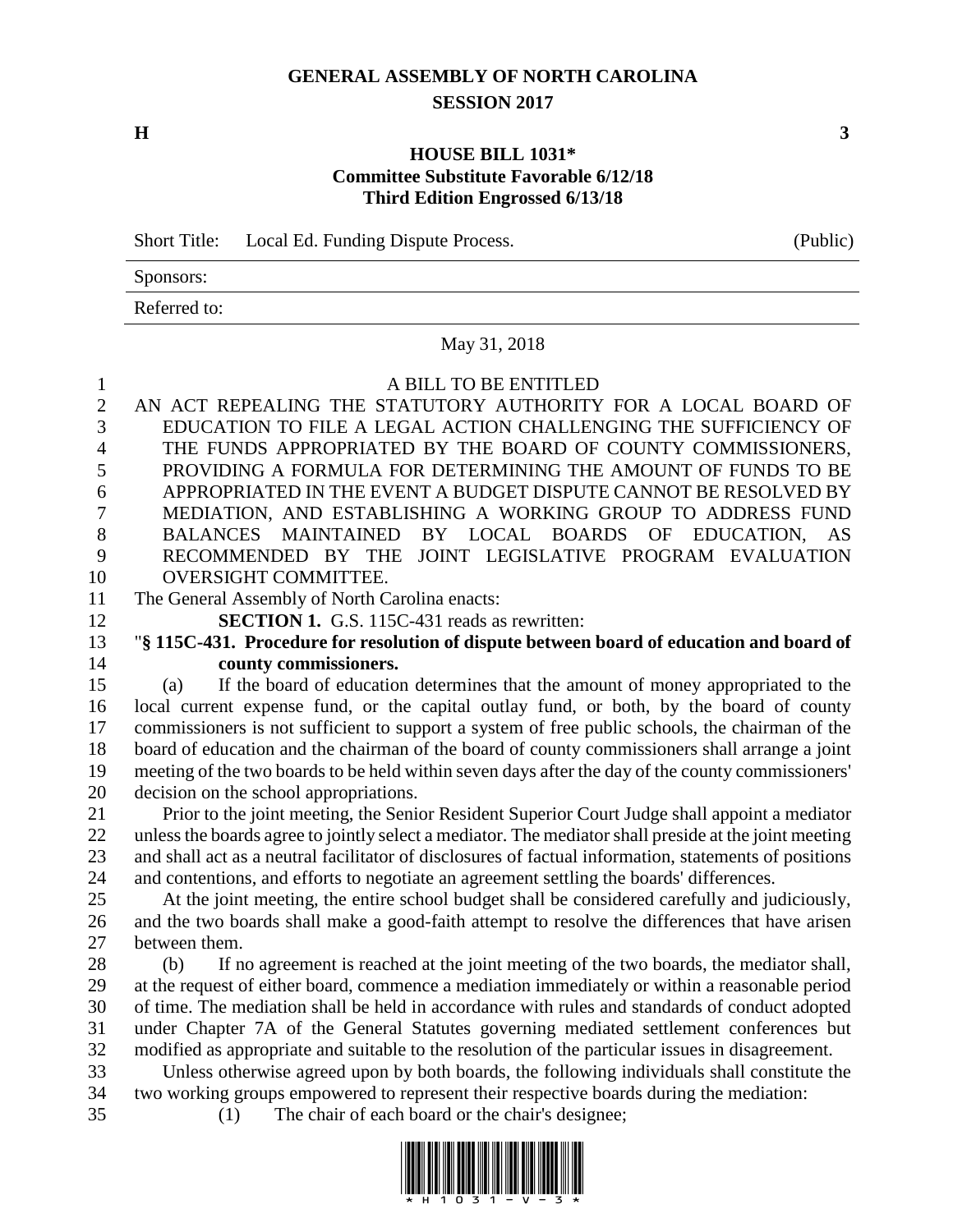|                |      | <b>General Assembly Of North Carolina</b>                                                                                                       | <b>Session 2017</b> |
|----------------|------|-------------------------------------------------------------------------------------------------------------------------------------------------|---------------------|
| 1              | (2)  | The superintendent of the local school administrative unit and the county                                                                       |                     |
| $\overline{c}$ |      | manager or either's designee;                                                                                                                   |                     |
| 3              | (3)  | The finance officer of each board; and                                                                                                          |                     |
| $\overline{4}$ | (4)  | The attorney for each board.                                                                                                                    |                     |
| 5              |      | Members of both boards, their chairs, and representatives shall cooperate with and respond to all                                               |                     |
| 6              |      | reasonable requests of the mediator to participate in the mediation. Notwithstanding Article 33C                                                |                     |
| 7              |      | of Chapter 143 of the General Statutes, the mediation proceedings involving the two working                                                     |                     |
| 8              |      | groups shall be conducted in private. Evidence of statements made and conduct occurring in a                                                    |                     |
| 9              |      | mediation are not subject to discovery and are inadmissible in any court action. However, no                                                    |                     |
| 10             |      | evidence otherwise discoverable is inadmissible merely because it is presented or discussed in a                                                |                     |
| 11             |      | mediation. The mediator shall not be compelled to testify or produce evidence concerning                                                        |                     |
| 12             |      | statements made and conduct occurring in a mediation in any civil proceeding for any purpose,                                                   |                     |
| 13             |      | except disciplinary hearings before the State Bar or any agency established to enforce standards                                                |                     |
| 14             |      | of conduct for mediators. Reports by members of either working group to their respective boards                                                 |                     |
| 15             |      | shall be made in compliance with Article 33C of Chapter 143 of the General Statutes.                                                            |                     |
| 16             |      | Unless both boards agree otherwise, or unless the boards have already resolved their dispute,                                                   |                     |
| 17             |      | the mediation shall end no later than August 1. The mediator shall have the authority to determine                                              |                     |
| 18             |      | that an impasse exists and to discontinue the mediation. The mediation may continue beyond                                                      |                     |
| 19             |      | August 1 provided both boards agree. If both boards agree to continue the mediation beyond                                                      |                     |
| 20             |      | August 1, the board of county commissioners shall appropriate to the local school administrative                                                |                     |
| 21             |      | unit for deposit in the local current expense fund a sum of money sufficient to equal the local                                                 |                     |
| 22             |      | contribution to this fund for the previous year.                                                                                                |                     |
| 23             |      | If the working groups reach a proposed agreement, the terms and conditions must be                                                              |                     |
| 24             |      | approved by each board. If no agreement is reached, the mediator shall announce that fact to the                                                |                     |
| 25             |      | chairs of both boards, the Senior Resident Superior Court Judge, and the public. The mediator                                                   |                     |
| 26             |      | shall not disclose any other information about the mediation. The mediator shall not make any                                                   |                     |
| 27             |      | recommendations or public statement of findings or conclusions.                                                                                 |                     |
| 28             |      | The local board of education and the board of county commissioners shall share equally the                                                      |                     |
| 29             |      | mediator's compensation and expenses. The mediator's compensation shall be determined                                                           |                     |
| 30             |      | according to rules adopted under Chapter 7A of the General Statutes.                                                                            |                     |
| 31             | (b1) | If agreement is not reached in mediation on the amount of money appropriated to the                                                             |                     |
| 32             |      | local current expense fund, and the amount to be appropriated has not been calculated pursuant                                                  |                     |
| 33<br>34       |      | to this subsection for longer than the prior year, the sum to be appropriated for the budget year<br>in dispute shall be calculated as follows: |                     |
| 35             | (1)  | The amount of moneys appropriated to the local current expense fund by the                                                                      |                     |
| 36             |      | board of county commissioners in the prior fiscal year that are expended in                                                                     |                     |
| 37             |      | that year by the local school administrative unit or transferred as required by                                                                 |                     |
| 38             |      | G.S. 115C-75.10, 115C-218.105, 115C-238.70, and 116-239.11 shall be                                                                             |                     |
| 39             |      | divided by the sum of the following: the average daily membership of the local                                                                  |                     |
| 40             |      | school administrative unit plus the share of the average daily membership of                                                                    |                     |
| 41             |      | any innovative, charter, regional, or laboratory school whose students reside                                                                   |                     |
| 42             |      | in the local school administrative unit for the prior school year.                                                                              |                     |
| 43             | (2)  | The amount from subdivision (1) of this subsection, rounded to the nearest                                                                      |                     |
| 44             |      | penny, shall then be multiplied by the sum of one plus the twelve month                                                                         |                     |
| 45             |      | percent change in the second quarter Employment Cost Index for elementary                                                                       |                     |
| 46             |      | and secondary school workers as reported by the Federal Bureau of Labor                                                                         |                     |
| 47             |      | Statistics.                                                                                                                                     |                     |
| 48             | (3)  | The amount from subdivision (2) of this subsection, rounded to the nearest                                                                      |                     |
| 49             |      | penny, shall then be multiplied by the sum of the following: the allotted                                                                       |                     |
| 50             |      | average daily membership for the school year plus the share of the average                                                                      |                     |
| 51             |      | daily membership of any innovative, charter, regional, or laboratory school                                                                     |                     |
|                |      |                                                                                                                                                 |                     |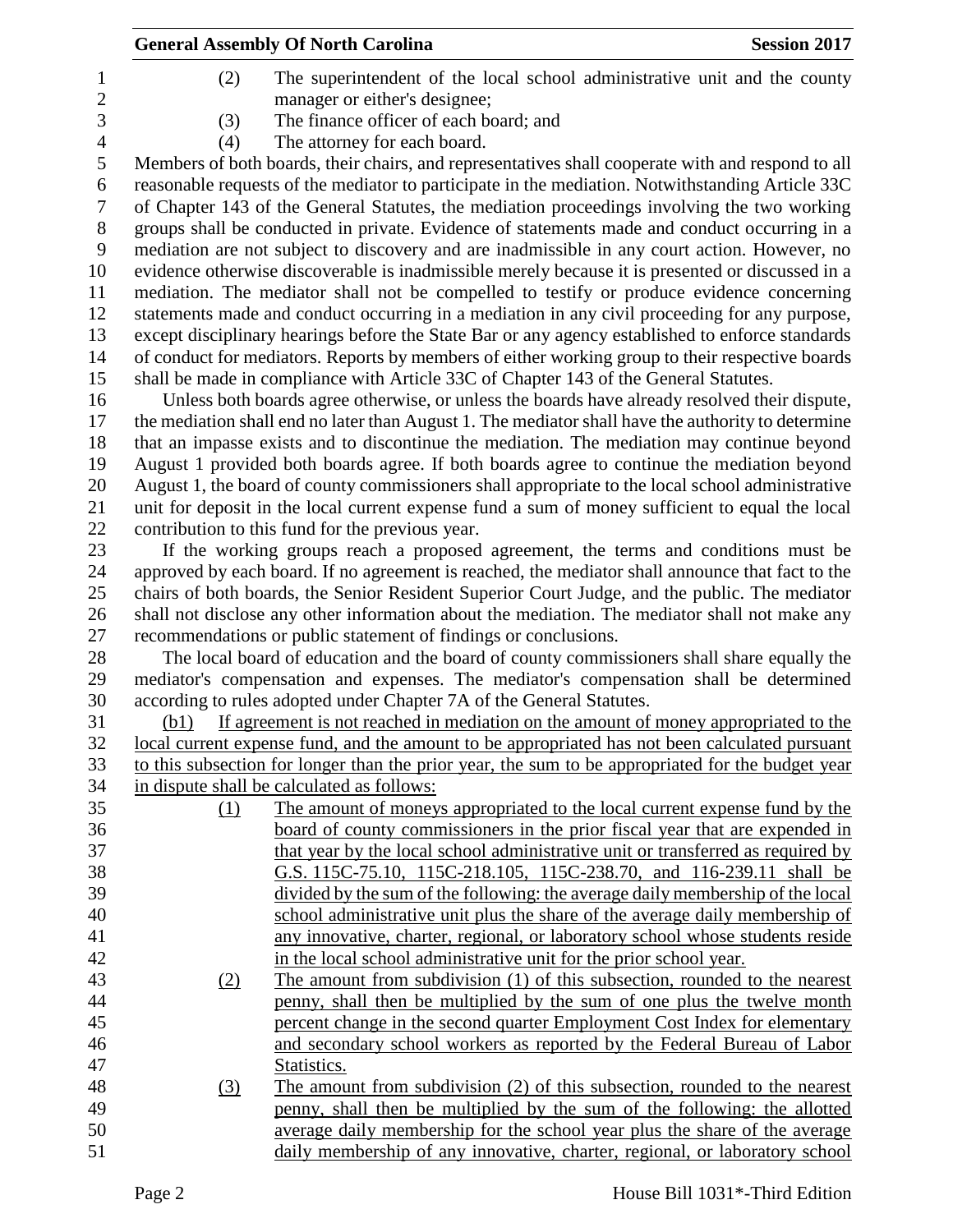|          | <b>General Assembly Of North Carolina</b>                                                                                                                                                                     | <b>Session 2017</b> |
|----------|---------------------------------------------------------------------------------------------------------------------------------------------------------------------------------------------------------------|---------------------|
|          | whose students reside in the local school administrative unit for the budget<br>year in dispute.                                                                                                              |                     |
|          | The board of county commissioners shall appropriate to the local current expense fund the                                                                                                                     |                     |
|          | sum from subdivision (3) of this subsection, rounded to the nearest penny, to the local board of                                                                                                              |                     |
|          | education for the budget year in dispute.                                                                                                                                                                     |                     |
| (b2)     | If agreement is not reached in mediation, and the amount to be appropriated has been                                                                                                                          |                     |
|          | calculated pursuant to subsection (b1) of this section to the local current expense fund for the                                                                                                              |                     |
|          | prior two years, the sum to be appropriated for the budget year in dispute shall be calculated as                                                                                                             |                     |
| follows: |                                                                                                                                                                                                               |                     |
| (1)      | The amount of moneys appropriated to the local current expense fund by the                                                                                                                                    |                     |
|          | board of county commissioners in the prior fiscal year that are expended in                                                                                                                                   |                     |
|          | the prior fiscal year by the local school administrative unit and transferred as                                                                                                                              |                     |
|          | required by G.S. 115C-75.10, 115C-218.105, 115C-238.70, and 116-239.11                                                                                                                                        |                     |
|          | shall be divided by the sum of the following: the average daily membership                                                                                                                                    |                     |
|          | plus the share of the average daily membership of any innovative, charter,                                                                                                                                    |                     |
|          | regional, or laboratory school whose students reside in the local school                                                                                                                                      |                     |
|          | administrative unit for the prior school year.                                                                                                                                                                |                     |
| (2)      | The twelve month percent change in the second quarter Employment Cost                                                                                                                                         |                     |
|          | Index for elementary and secondary school workers as reported by the Federal                                                                                                                                  |                     |
|          | Bureau of Labor Statistics shall be increased by three percent (3%).                                                                                                                                          |                     |
| (3)      | The amount from subdivision (1) of this subsection, rounded to the nearest                                                                                                                                    |                     |
|          | penny, shall then be multiplied by the sum of one plus the sum from                                                                                                                                           |                     |
|          | subdivision (2) of this subsection, rounded to the nearest penny.                                                                                                                                             |                     |
| (4)      | The amount from subdivision (3) of this subsection shall then be multiplied                                                                                                                                   |                     |
|          | by the sum of the following: the allotted average daily membership for the                                                                                                                                    |                     |
|          | school year plus the share of the average daily membership of any innovative,                                                                                                                                 |                     |
|          | charter, regional, or laboratory school whose students reside in the local                                                                                                                                    |                     |
|          | school administrative unit for the budget year in dispute.                                                                                                                                                    |                     |
|          | The board of county commissioners shall appropriate to the local current expense fund the                                                                                                                     |                     |
|          | sum from subdivision (4) of this subsection, rounded to the nearest penny, to the local board of                                                                                                              |                     |
|          | education for the budget year in dispute.                                                                                                                                                                     |                     |
| (b3)     | Neither the local board of education nor the board of county commissioners shall file                                                                                                                         |                     |
|          | any legal action challenging the determination as to the funds to be appropriated by the board of                                                                                                             |                     |
|          | county commissioners to the local current expense fund in accordance with the formulas found                                                                                                                  |                     |
|          | in subsections $(b1)$ and $(b2)$ of this section.                                                                                                                                                             |                     |
| (c)      | Within five days after an announcement of no agreement on the amount of money to                                                                                                                              |                     |
|          | be appropriated to the capital outlay fund by the mediator, the local board of education may file                                                                                                             |                     |
|          | an action in the superior court division of the General Court of Justice. Either board has the right<br>to have the issues of fact tried by a jury. When a jury trial is demanded, the cause shall be set for |                     |
|          | the first succeeding term of the superior court in the county, and shall take precedence over all                                                                                                             |                     |
|          | other business of the court. However, if the judge presiding certifies to the Chief Justice of the                                                                                                            |                     |
|          | Supreme Court, either before or during the term, that because of the accumulation of other                                                                                                                    |                     |
|          | business, the public interest will be best served by not trying the cause at the term next succeeding                                                                                                         |                     |
|          | the filing of the action, the Chief Justice shall immediately call a special term of the superior                                                                                                             |                     |
|          | court for the county, to convene as soon as possible, and assign a judge of the superior court or                                                                                                             |                     |
|          | an emergency judge to hold the court, and the cause shall be tried at this special term. The judge                                                                                                            |                     |
|          | shall find, or if the issue is submitted to the jury, the jury shall find the amount of money legally                                                                                                         |                     |
|          | necessary from the board of county commissioners to provide the local school administrative                                                                                                                   |                     |
|          | units with buildings suitably equipped, as required by G.S. 115C 521, facts as to the following                                                                                                               |                     |
|          | in order to maintain a system of free public schools as defined by State law and State Board of                                                                                                               |                     |
|          | Education policy: policy. (i) the amount of money legally necessary from all sources and (ii) the                                                                                                             |                     |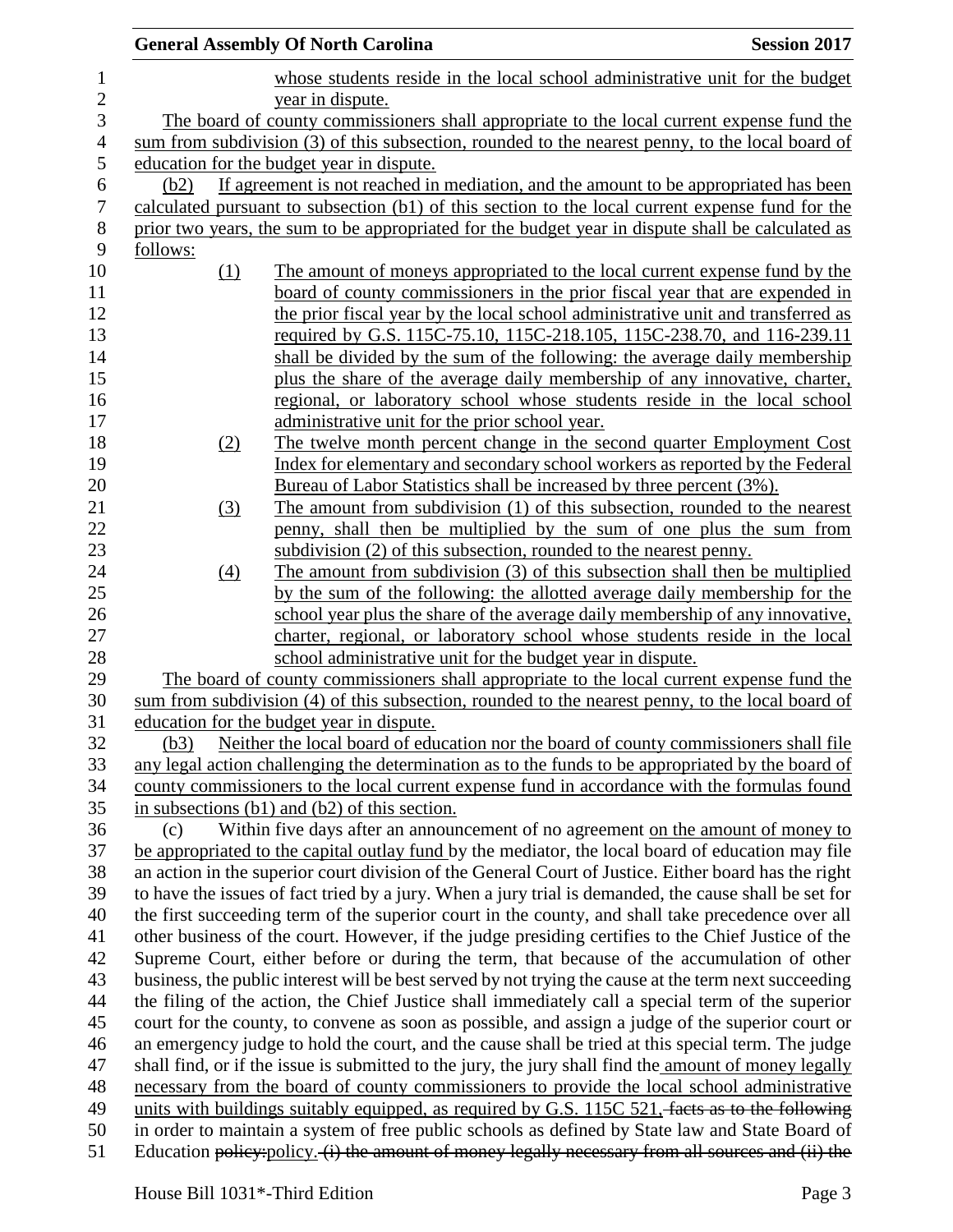1 amount of money legally necessary from the board of county commissioners. In making the finding, the judge or the jury shall consider the educational goals and policies of the State and the local board of education, the budgetary request of the local board of education, the financial resources of the county and the local board of education, and the fiscal policies of the board of county commissioners and the local board of education. All findings of fact in the superior court, whether found by the judge or a jury, shall be

 conclusive. When the facts have been found, the court shall give judgment ordering the board of 8 county commissioners to appropriate a sum certain to the local school administrative unit, unit for the amount of money to be appropriated to the capital outlay fund and to levy such taxes on property as may be necessary to make up this sum when added to other revenues available for the purpose.

 (d) An appeal from the judgement entered as provided in subsection (c) of this section may be taken to the appellate division of the General Court of Justice, and notice of appeal shall be given in writing within 10 days after entry of the judgment. All papers and records relating to the case shall be considered a part of the record on appeal. The conclusion of the school or fiscal year shall not be deemed to resolve the question in controversy between the parties while an appeal is still pending. Any final judgment shall be legally binding on the parties at the conclusion of the appellate process. The payment of any final judgment by the county in favor of the local school administrative unit shall not be considered, or used in any manner, to deny or reduce appropriations to the local school administrative unit by the county in fiscal years subsequent to the one at issue to offset such payment of a final judgment.

 (e) If, in an action filed under this section,subsection (c) of this section, the final judgment of the General Court of Justice is rendered after the due date prescribed by law for property taxes, the board of county commissioners is authorized to levy such supplementary taxes as may be required by the judgment, notwithstanding any other provisions of law with respect to the time for doing acts necessary to a property tax levy. Upon making a supplementary levy under this subsection, the board of county commissioners shall designate the person who is to compute and prepare the supplementary tax receipts and records for all such taxes. Upon delivering the supplementary tax receipts to the tax collector, the board of county commissioners shall proceed as provided in G.S. 105-321.

 The due date of supplementary taxes levied under this subsection is the date of the levy, and the taxes may be paid at par or face amount at any time before the one hundred and twentieth day after the due date. On or after the one hundred and twentieth day and before the one hundred and fiftieth day from the due date there shall be added to the taxes interest at the rate of two percent (2%). On or after the one hundred and fiftieth day from the due date, there shall be added to the taxes, in addition to the two percent (2%) provided above, interest at the rate of three-fourths of one percent (3/4 of 1%) per 30 days or fraction thereof until the taxes plus interest have been paid. No discounts for prepayment of supplementary taxes levied under this subsection shall be allowed."

## **SECTION 2.** G.S. 115C-432(a) reads as rewritten:

 "(a) After the board of county commissioners has made its appropriations to the local school administrative unit, or after the appeal procedure set out in G.S. 115C-431 for the capital outlay fund has been concluded, the board of education shall adopt a budget resolution making appropriations for the budget year in such sums as the board may deem sufficient and proper. The budget resolution shall conform to the uniform budget format established by the State Board of Education."

 **SECTION 3.(a)** The Local Government Commission and the School of Government at the University of North Carolina at Chapel Hill shall convene a working group to develop and recommend statutory parameters for fund balances maintained by local boards of education and for disputes related to the capital outlay fund. The working group shall include at least one representative from each of the following groups: the North Carolina Association of County